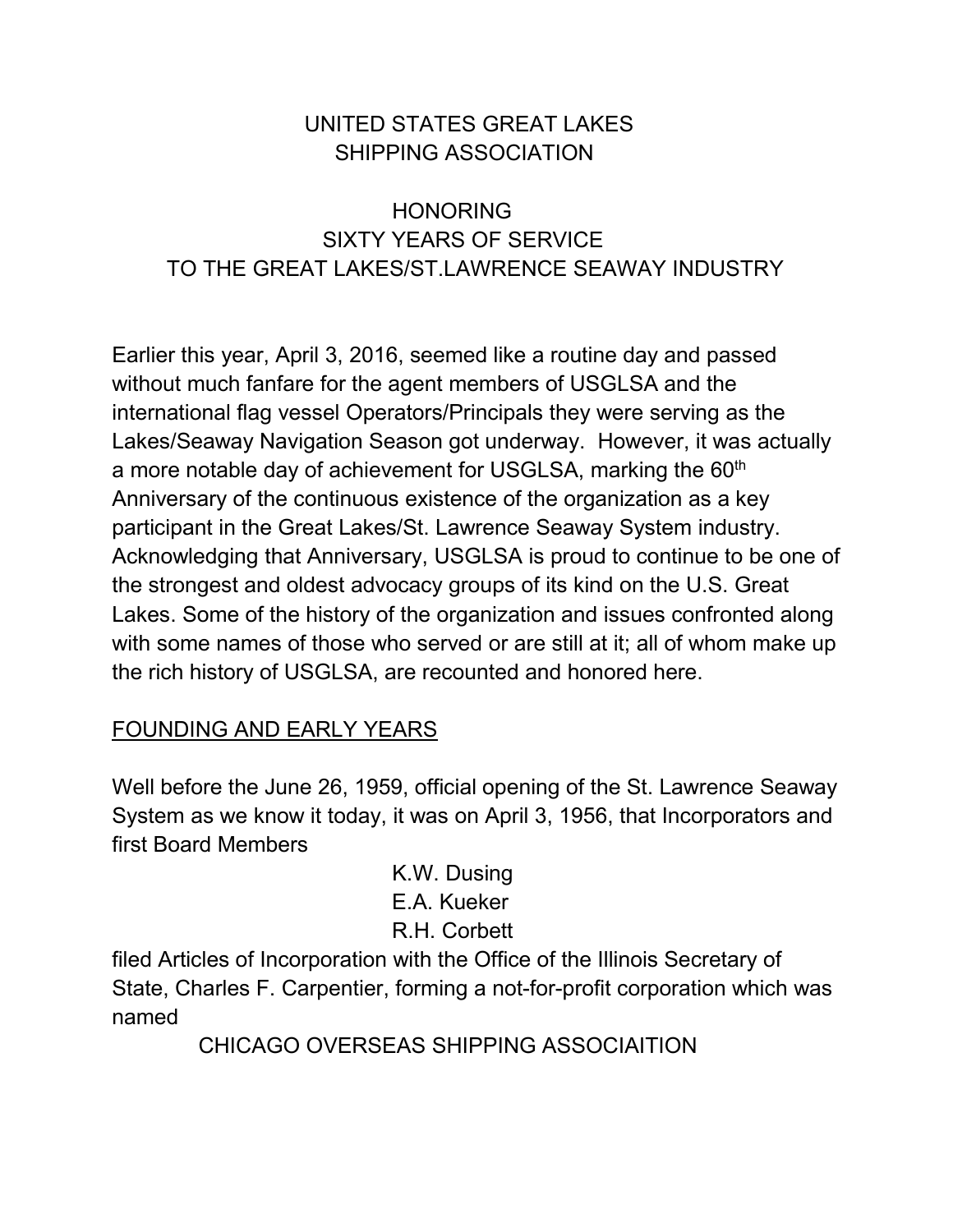The purpose of the new corporation was stated in the Articles as being formed, "To foster closer working relations and harmony among various world trade and shipping interests in and about the Port of Chicago." A large Filing Fee of \$10., was duly noted for the record.

## A NEW NAME TO REFLECT BROADER HORIZONS

There is no evidence that in those early years, the Association might have been casually called "COSA" but that seems to have a ring to it. Unfortunately, changing the name later to USGLSA doesn't seem to provide such a convenient shorthand way of identifying the group. However, COSA would soon give way to a new name, reflecting a broader reach on the Lakes/Seaway and in the industry, especially as the new Seaway was in play.

Possibly responding in part to market changes with the expanded opportunities of the St. Lawrence Seaway, on July 17, 1963, the Members of the Chicago Overseas Shipping Association voted to change the Association name to United States Great Lakes Shipping Association. The required Articles of Amendment were filed with the then still serving Secretary of State Carpentier, another \$10., was collected and the new name was official as of October 14, 1963.

Consistent with the broader scope of the Association name change, the Association's definition of its purpose broadened as revealed in official Annual Report filings changed. In 1973, the purpose statement became, " …to protect and promote the mutual interests of its members, to assist in the solution of maritime and other related problems, and to foster closer working relationships between the Association and other related world trade and shipping interests affecting the U.S. Great Lakes."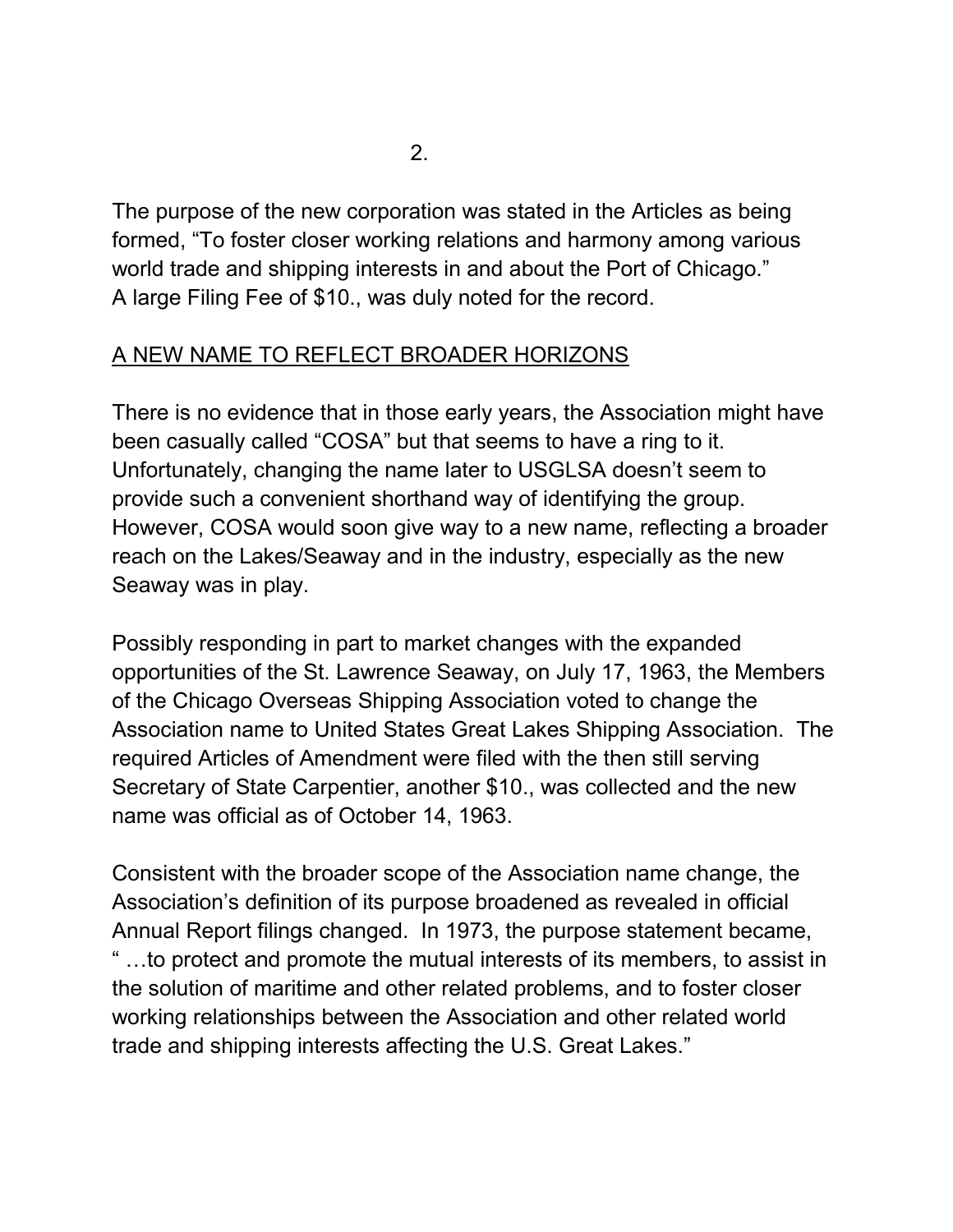#### **MEMBERSHIP**

Names of Members and those who served the Association over the years may bring back memories. While some of the older Association records have found their way to places unknown, looking at historical Annual Reports reveals names of Members and others who have served as Statutory Resident Agents such as Wm. Bricen Miller ('65), A. A. Diamond ('66), Werner J.K. Burchard ('67 – '76), Sam Schiphorst ('77) and ('94 – '99), Alfred Hudson ('78 – '79), Warren Jackman (80), Hubert Hagan ('81- '82), Charles Weihe ('83) Henning Christiansen ('91-'93), and Warren Marwedel (2001 – Present).

Other names retrieved from historical files and also with thanks for input from Joan Roback, Henning Christiansen, Steve Conner and Warren Marwedel, include John Childe, Peter Vandenbergh, Eric Hallen, S.A. Zumpano, Philip Frace, J. McCarthy, Robert Gretzema, Leo McKay, Alexander Krygsman, Leonard Tveitan, Hugh Goldie, Howard Oswald, Fritz Tepper, Ingo Hasserodt, Ann Miller and Vera Paktor. Also, shipping agents/member organizations, included Protos Shipping, Kerr Steamship, INGLA and Great Lakes Overseas.

While Joan, Henning and Warren are still active with USGLSA, some other names many will recognize today crop up in past years' Official Reports which does not necessarily indicate the date they became employed in the business, but rather when they started to show up in records as officers and directors of the Association. How about Bob Gierszal (1977 – Director), Doc Mahoney (1979 - Director), Henning Christiansen (1991 - President), Rick Laurion (1991 – Treasurer), Dan Sydow (1991 – Director), Steve Conner (1994 – Director), Tom Gierszal (1999 – Director), Warren Marwedel (2001 – Registered Agent), Note - Warren claims he attended his first USGLSA meeting in 1972 , Tom Wiater (2001 – Director), Bob Audy (2005 – Director) and Jackie Csiszar (2013 – Director).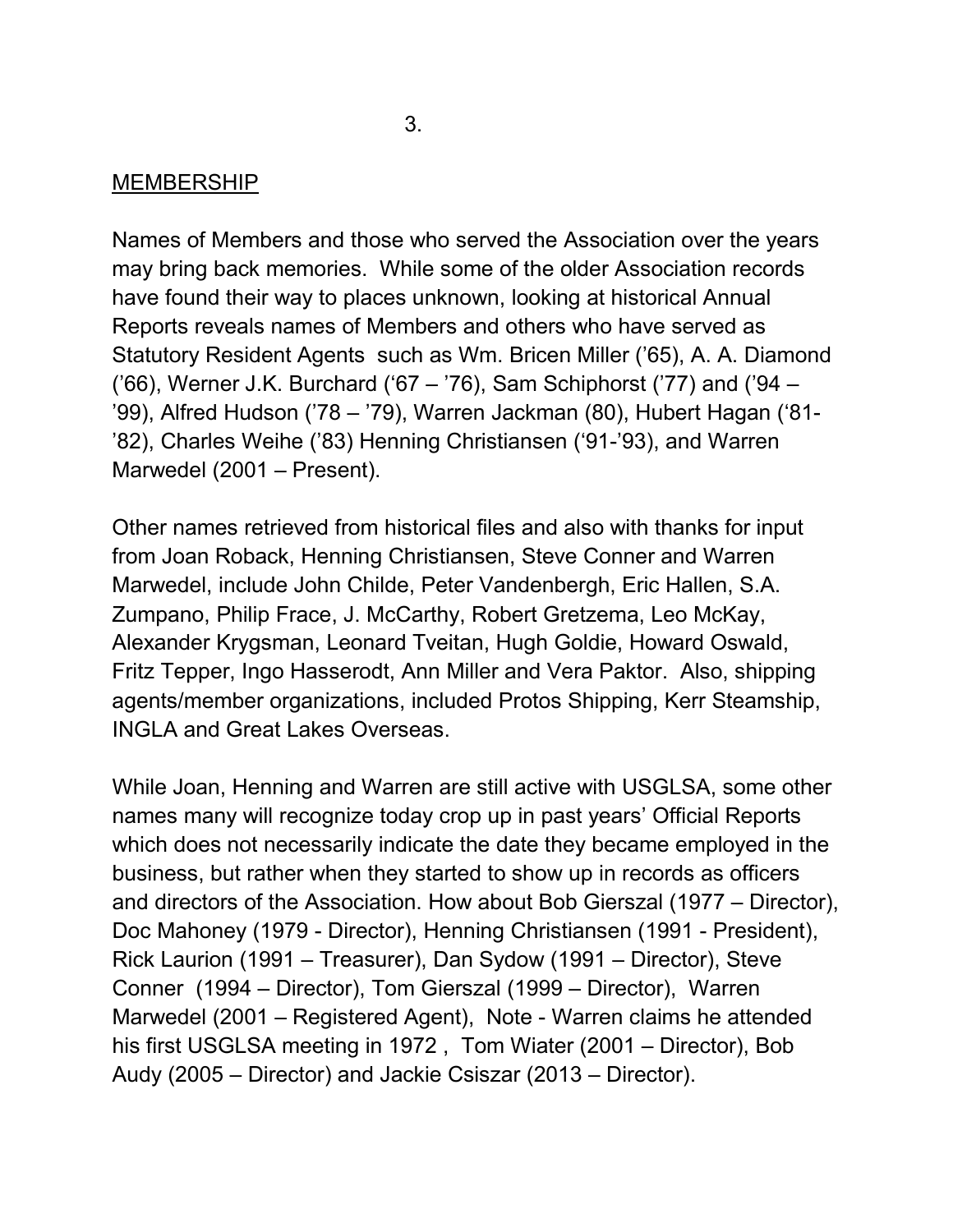The regular employment of an appointed Executive Director appears to have been an evolving development on the USGLSA organization chart. While there appear to have been some earlier less formal and issueoriented appointees for certain duties, Vera Paktor is believed to be the first regular, full time Executive Director, being appointed in 1981. Vera was succeeded by Helen Brohl in October of 1996. Helen was then succeeded in April of 2007, by Stuart Theis who currently occupies the position. Having someone in this role appears to have had a very positive effect on USGLSA visibility and its ability to become more directly involved in carrying out the mission of the Association. It enhanced increased effectiveness through better focused service on governmental and private organization committees and including advocacy not only for the interests of Association members and customers, but also on behalf of the Great Lakes Seaway System as a whole.

#### CONTRIBUTIONS OVER THE YEARS

USGLSA has had a well-established tradition of holding monthly telephone Conference Calls during the Navigation Season giving the Executive Director an opportunity to report on and to discuss issues at hand, but correspondingly to receive feedback and guidance directly from membership. It is not always easy for an Agent member to be in a place or at the designated time to participate, but over the years, attendance on these calls has been remarkably solid and supportive; not to say it was always easy for the Agent who would attend from a phone booth, in a car rolling down the road, in a motel parking lot or some other remote location while going to or coming from meeting a vessel. The notes transcribed from these meetings still provide a window to the issues the Association has followed and made contributions.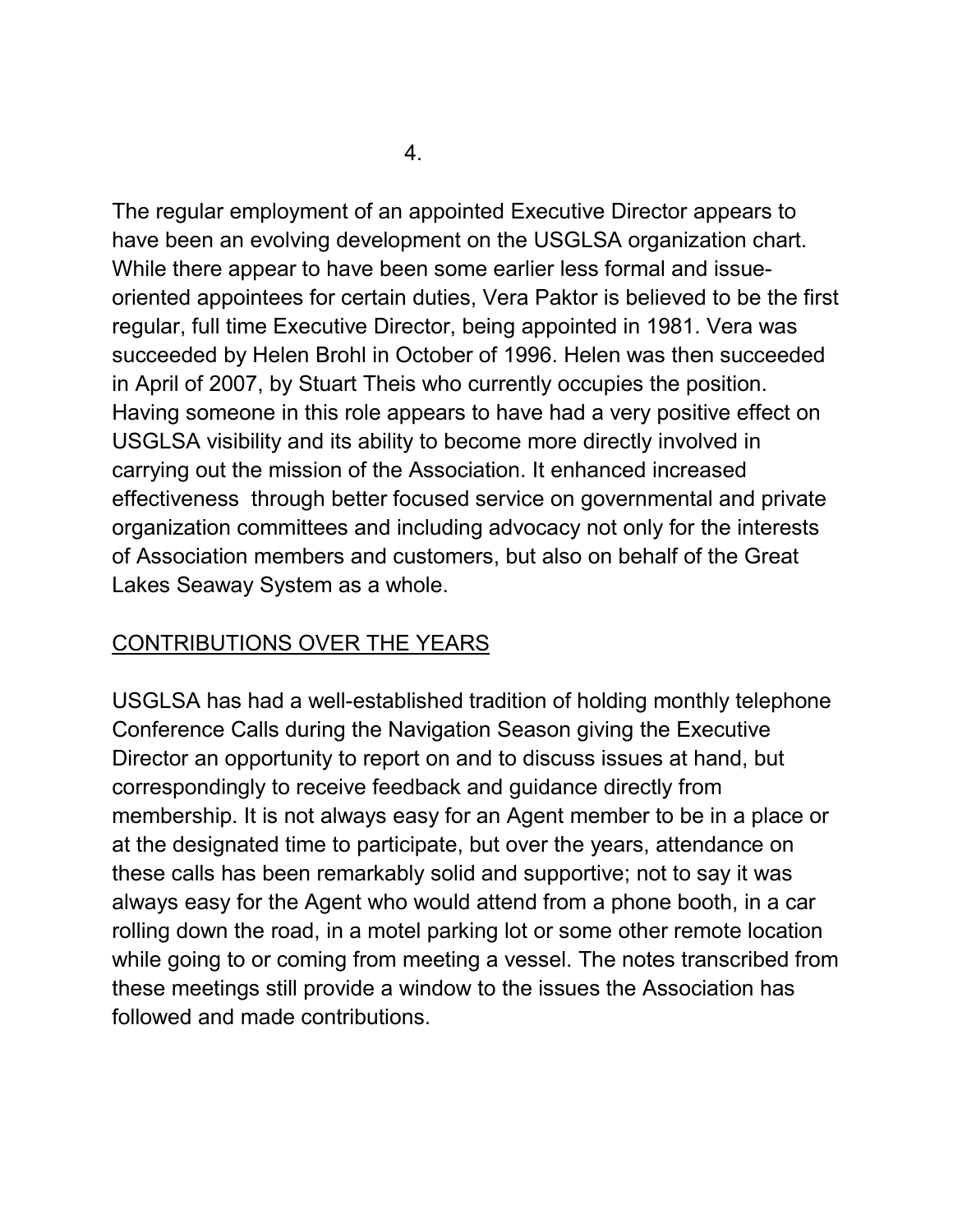Regrettably, meeting notes of all kinds from the more distant past have not survived if they existed at all, so we know little of the details of the workings of the Chicago Overseas Shipping Association. However, more recent documentation especially through the Conference Call minutes reveals that many pertinent subjects attracted attention in one form or another for extended periods of time, sometimes years. Those subjects seem to fall into two general categories being 1) matters pertaining to the vessel services Agents perform in connection with ship calls, such as communications regarding arrivals, departures and inspections from Customs and Border Protection and their predecessor organizations, Coast Guard, local ports, cargo inspections and a wide variety of other general assistance Agents perform on behalf of their Principals and 2) Broader legislative and regulatory issues which potentially impact Great Lakes commerce generally, but in particular, the vitality of the trades engaged in by the Agent's Principals. Those areas included matters as to safety, navigation, ice breaking, dredging, pilotage, and environmental regulations such as invasive species/ballast water management, air quality and cargo residue.

A third and important area of involvement by USGLSA covering both of the two identified classes of focus which has grown over the years has been participation through membership and general support of other trade organizations. A principal example is the USGLSA membership in the National Association of Maritime Organizations (NAMO) which was founded in 1991.Other groups emerging over the years and which are supported include Green Marine, Highway H20, and participation on Federal Advisory Committee Act (FACA) committees which are designed to provide practical industry input to regulatory agencies such as U.S. Coast Guard.

The historical point here is that in looking at the records and minutes of Meetings it is remarkable how so many general subjects continue to attract attention, albeit in different contexts. Ballast water management's greatest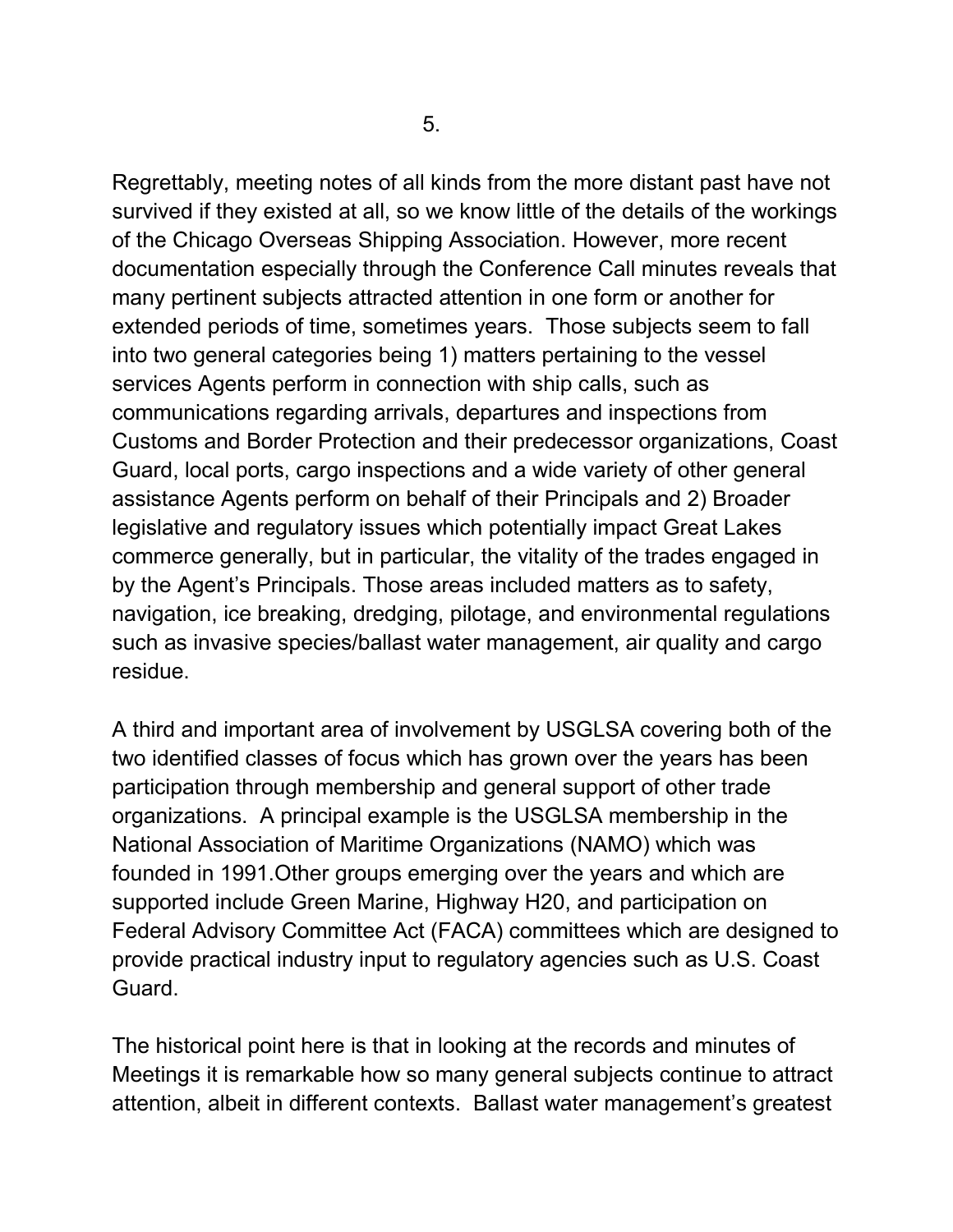challenge has been to establish a single, clear and uniform manner of predictable regulation with achievable standards. The process has taken years dealing with conflicting State/Federal jurisdiction and inconsistencies, court rulings, Federal Interagency conflicts of purpose and international standards. Also, the events of September 11, 2001, have had a regulatory impact of previously unimagined proportions in our industry as to safety and security on the Great Lakes. Matters relating to the Transportation Workers Identification Card (TWIC) are still being addressed now more than14 years after the 9-11 attacks. USGLSA has followed that journey every step of the way.

## BEYOND 60 YEARS

The first 60 years of the existence of The Chicago Overseas Shipping Association and USGLSA have been marked by prominent success in serving the U.S. Lakes/St Lawrence Seaway industry in general, and in particular, the international flag fleet calling at ports in the U.S. Lakes. That success has been achieved through the highest quality efforts of dedicated men and women who have worked tirelessly over the history of this organization and continue to do so. By reliably showing up, day or night, efficiently providing accurate and timely information to vessels, ports and involved governmental agencies, as well as working to solve problems on location; this is what USGLSA and its member agents are all about and this is what USGLSA member agents will strive to deliver in the future. In addition, USGLSA as an organization will continue to vigorously support and defend the U.S. Great Lakes/Seaway industry commercial activities through advocacy on regulatory, legislative and public information issues affecting the Operator/Principals they serve.

In 1996, upon the achievement of 40 years of service to the Lakes maritime industry, USGLSA was honored by the Department of Transportation in a letter which stated in part: "Commercial maritime shipping is the backbone of international commerce in the United States – one of the foundations